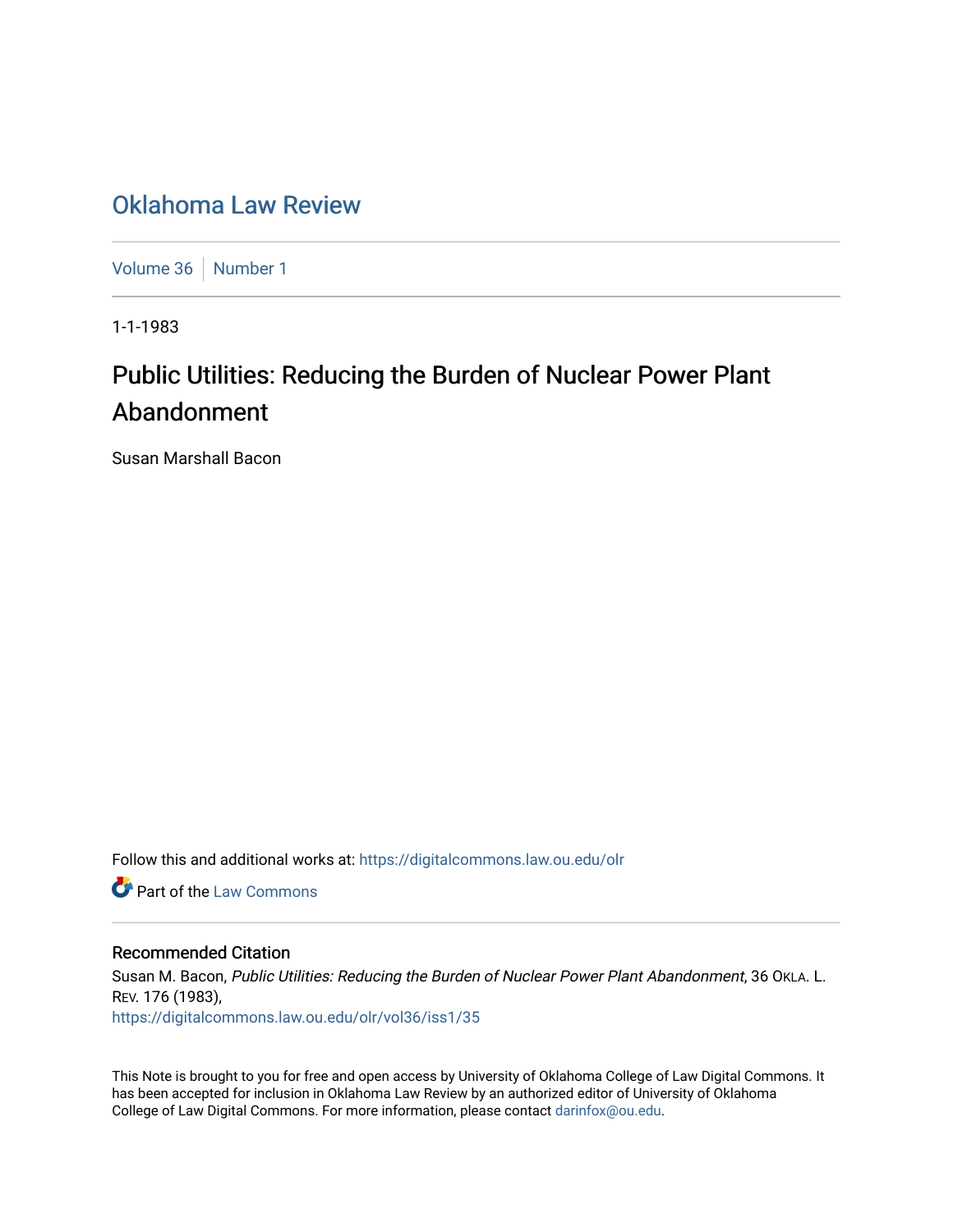#### *Conclusion*

Given prior Oklahoma decisions, it is questionable that the Oklahoma Supreme Court would rely on only two Oklahoma cases, while dismissing all others, to arrive at the conclusion that there is no covenant for further exploration. The virtue of the separate covenant appears to greatly outweigh its faults. The lessee will not suffer any out-of-pocket loss by cancellation of his lease. The only duty involved is to drill or to surrender the nonproducing portion of the lease. There is also a strong policy against holding a lease solely for speculation purposes and in favor of developing all natural resources. Opponents of the covenant say that it may become a lease-breaking device and that it will force the lessee to become a wildcatter. These arguments are not persuasive because courts will not allow lease cancellation unless there is an unreasonable delay that is unjustified.

It is obvious that in circumstances where the lease covers a large area compared to the area that is being developed and there is either an unreasonable delay in exploring further, or a refusal to drill at all, the courts have allowed cancellation as to these unexplored portions of the lease without compelling the lessor to prove probable profitability of the additional wells. This is, in effect, judicial recognition of the implied covenant for further exploration without the standard of the prudent operator rule being applied. It appears that *Mitchell* was decided incorrectly in light of previous case law.

*Vicki J. Vaniman*

# Public Utilities: Reducing the Burden of Nuclear Power Plant Abandonment

In the traditional scheme of utilities regulation, a state public utilities commission **(PUC)** is empowered to limit the rates charged **by** electrical utilities to their customers. The rate prescribed must be fair and reasonable to both the ratepayers and the utility.' Such limitations are a necessary adjunct to the protection of ratepayers because public utilities are normally franchised **by** the state and maintain a monopoly on the utilities market within the franchise area. The lack of extrinsically imposed restraints on the utility rate-making process could be disastrous for the ratepayers.

On the other hand, a public utility is entitled to a fair return on the value of its property used or useful in the public service. Rates that are insufficient to yield a fair return are unjust to the utility company and unreasonable. Enforcement of unreasonable rates **by** a **PUC** amounts to confiscation of private property in violation of the fifth and fourteenth amendments to the Constitution.<sup>2</sup>

*1.* **Am. JuR. 2d** *Public Utilities §* **135 (1972).**

 $\ddot{\phantom{a}}$ 

2. American Toll Bridge Co. v. Railroad Comm'n, **307 U.S.** 486 **(1939).** The Court in this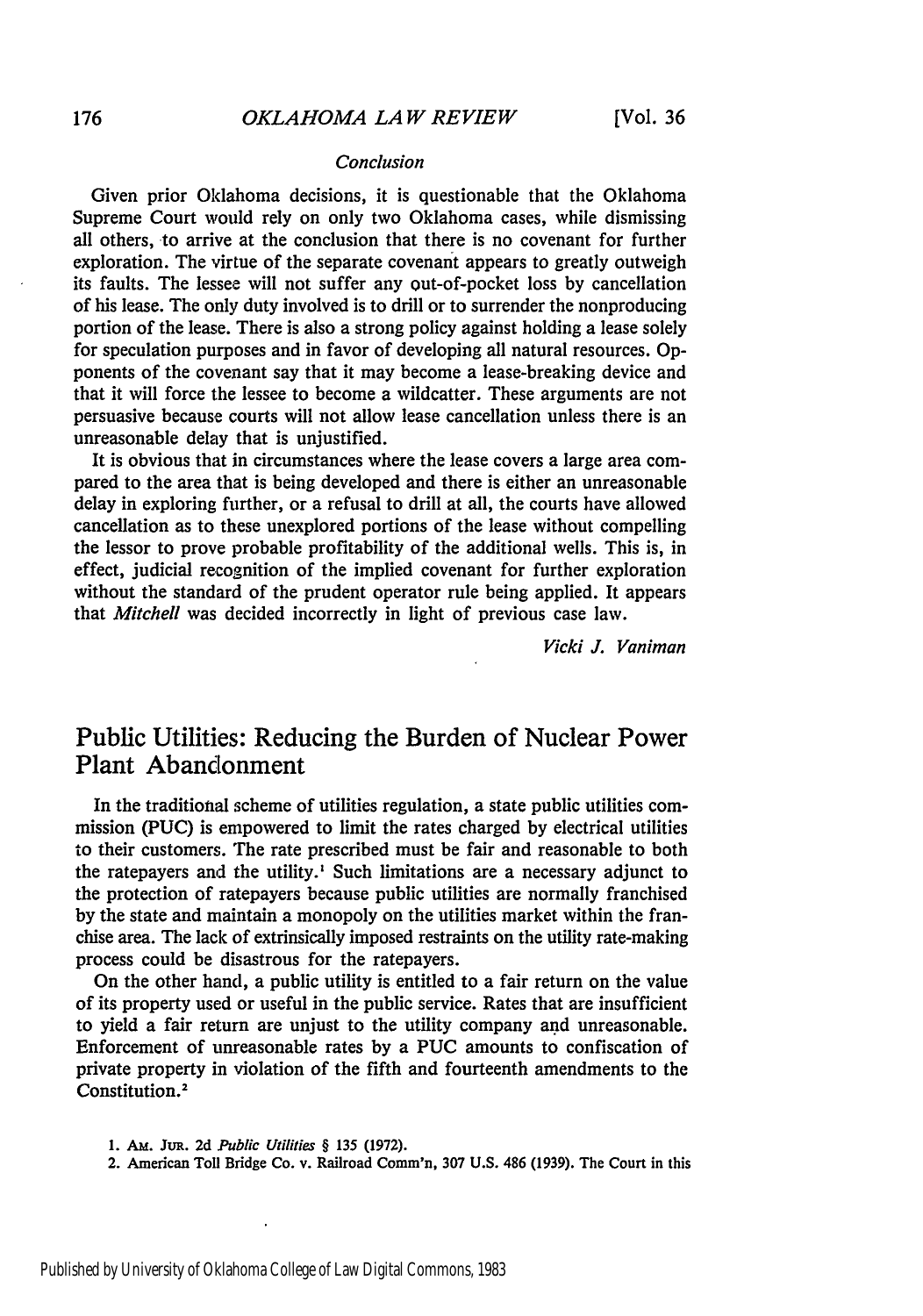The proper regulation of utility rates becomes increasingly difficult when utilities attempt to incorporate sophisticated nuclear technology into their generating facilities. The past decade has revealed an increasing number of environmental and economic problems attendant to the use of nuclear power as a domestic energy source. In addition, the economic and regulatory obstacles to the use of nuclear power have increased dramatically in the wake of the 1979 loss-of-coolant accident at Three Mile Island. Oklahoma's Black Fox generating plant was one of the casualties of the subsequent industry-wide reevaluation of the value of nuclear power.

This note will focus on the major economic factors that have escalated the costs of nuclear generating plants and how these costs are absorbed when such plants are abandoned. Because such costs are ultimately borne by ratepayers, the note will also survey statutory schemes that limit expenditures for generating plants that are likely to be poor investments. These schemes are especially important in the regulation of nuclear power generation because even the costs of preconstruction licensing and feasibility studies can impose a staggering burden on ratepayers.

#### *The Ratepayer's Burden*

#### *Construction Work in Progress*

Rate-setting **\*by** a **PUC** requires the establishment of a rate base that fixes the value of property devoted by the utility to the public service. An appropriate rate of return is allowed to the utility for items included in the rate base. Normally, a utility is not entitled to incorporate in its rate base any property not currently used or useful, no matter how useful it may have been in the past or how useful it might be in the future.<sup>3</sup>

In some states, however, the cost of nonuseful property may be incorporated in the utility's rate base if the state **PUC** finds that the investment is prudent.<sup>4</sup> One way of passing these costs to the ratepayers is the inclusion of construction work in progress (CWIP) in the rate base. Including CWIP in the rate base allows utilities to charge customers for the current construction costs of power plants. Customers pay more, over a longer period of time, for electricity that will be produced when the plant is completed much later. While this allows the utility to reduce its current borrowing and may save a great deal of money

case said the utility must prove the permitted rates are too low to yield a reasonable return. *Id.* at 494-95.

**<sup>3.</sup>** Denver Union Stock Yard Co. v. United States, 304 U.S. 470, 475 (1938). *See also* Pennsylvania Pub. Util. Comm'n v. Metropolitan Edison Co., UTI. L. REP. (State) (CCH) [23,117 (May **23,** 1980), in which the Pennsylvania Public Utilities Commission found that Unit 1 of the Three Mile Island power station was not used or useful and could not be included in the utility's rate base. Although Unit I was functional, the Commission found that substantial uncertainty existed with respect to the resumption of electrical generation at Unit **I** because of ongoing investigations into the utility's competence. The Commission said Unit 1 would be reincorporated into the rate base when it resumed generation.

<sup>4.</sup> Missouri *ex rel* Southwestern Bell Tel. Co. v. Public Service Comm'n, 262 U.S. 276, 288 **(1923).**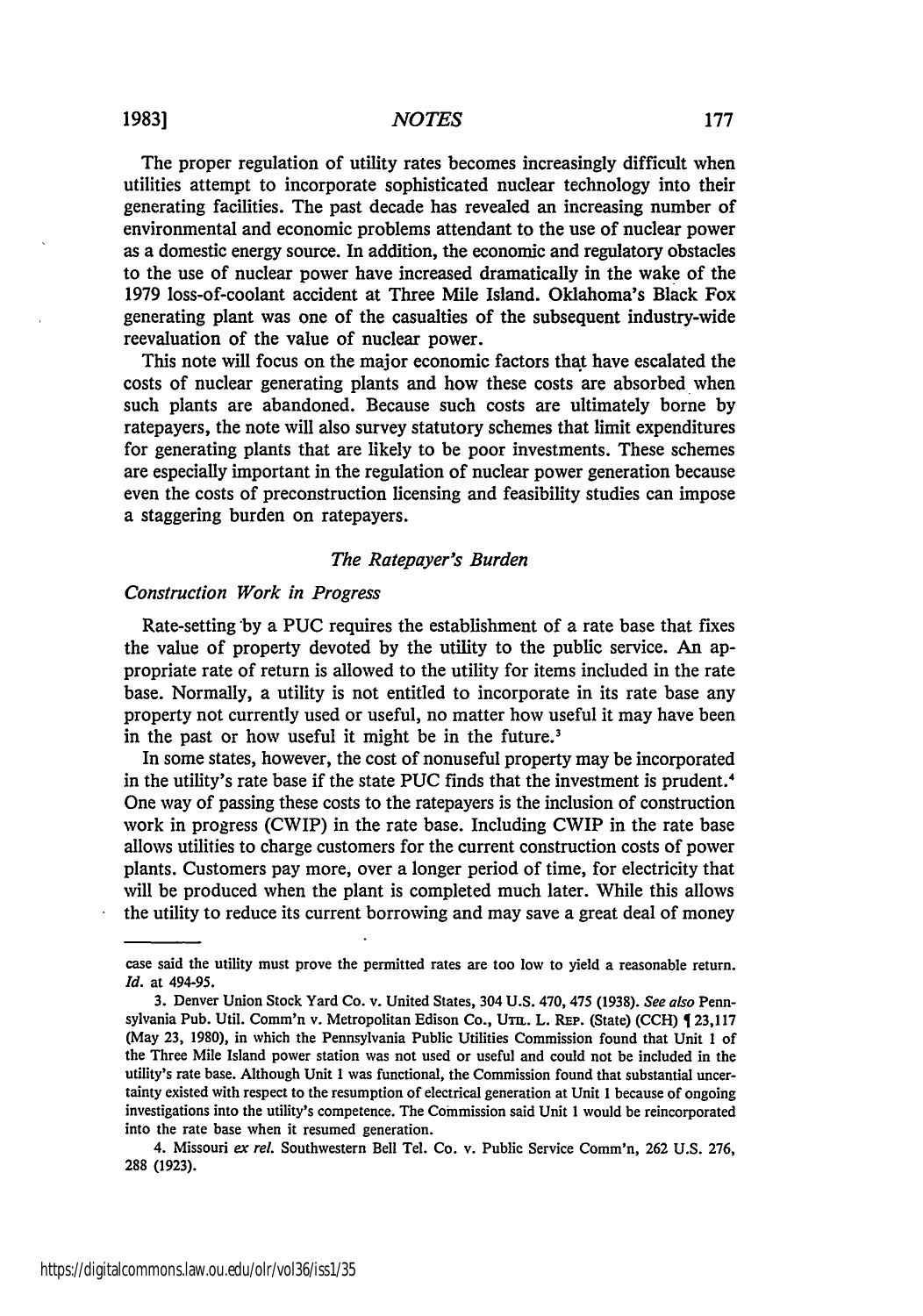over the life of a nuclear power plant, it requires customers to pay increases of up to 15% for services they do not currently receive;' this violates the basic premise that ratepayers should pay only for facilities used and useful.

If current construction costs are not included in the rate base, the utility must issue new bonds or debentures to cover the short-term borrowing needed for construction costs. Ratepayers are then forced to pay higher rates in order to guarantee a reasonable rate of return to the utility shareholders.

## *Abandoned and Canceled Plants*

Ratepayers are further burdened when a nuclear project is canceled or abandoned. If a state PUC allows a utility to amortize the losses attributable to an abandoned project, the costs are passed directly to ratepayers over a specified term of years. The unamortized balance may be included in the rate base or absorbed by the utility shareholders. Ratepayers are again forced to pay higher rates to cover the amortization or to ensure a reasonable rate of return to the shareholders.

Oklahomans served by Public Service Company are intimately acquainted with economic repercussions of the abandonment of nuclear power plants. When the construction of its Black Fox nuclear plant was delayed by the revision of safety standards by the Nuclear Regulatory Commission, PSO applied to the Oklahoma Corporation Commission for a rate increase. In this application, **PSO** sought to include in its rate base \$132.3 million of CWIP attributable to Black Fox. Ten different parties intervened in the rate-making proceedings, saying Black Fox was an imprudent investment that should not be completed and protesting the inclusion of CWIP in PSO's rate base. In response, the Corporation Commission agreed to expand the scope of the proceedings to investigate the incorporation of Black Fox construction costs. <sup>6</sup>

After months of study by the Corporation Commission staff and detailed economic analysis of Black Fox by Touche Ross & Co., the Commission concluded that Black Fox was no longer feasible, and that CWIP would not be included in the rate base should PSO pursue the construction of Black Fox as a nuclear facility. The Commission said it would include CWIP to the extent that the existing construction at Black Fox could be converted for the use of coal-fired generation. The Commission then recognized that PSO would be forced into bankruptcy if its shareholders were forced to absorb the loss and permitted a straight-line amortization of such loss over a ten-year period.<sup>7</sup>

Many other states are facing the question of whether to include the costs of abandoned or canceled nuclear projects in utility rate structures. Since the loss-of-coolant accident at Three Mile Island in March 1979, nuclear power projects have been subjected to extraordinary scrutiny and delays, with attendant cost increases. Many utility companies have reconsidered proposed nuclear

6. Order No. 197837 of the Oklahoma Corporation Commission, Sept. 4, 1981.

**<sup>5.</sup> HousE** Comm. **ON GOV'T OPERATIONS, NucL.EAR POWER COSTS,** H.R. **REP. No. 1090,** 95th Cong., **2d** Sess. **3** (1978) [hereinafter **cited as** NUCLEAR POWER **COSTS].**

<sup>7.</sup> Order No. 206560 of the Oklahoma Corporation Commission, Jan. 15, **1982.**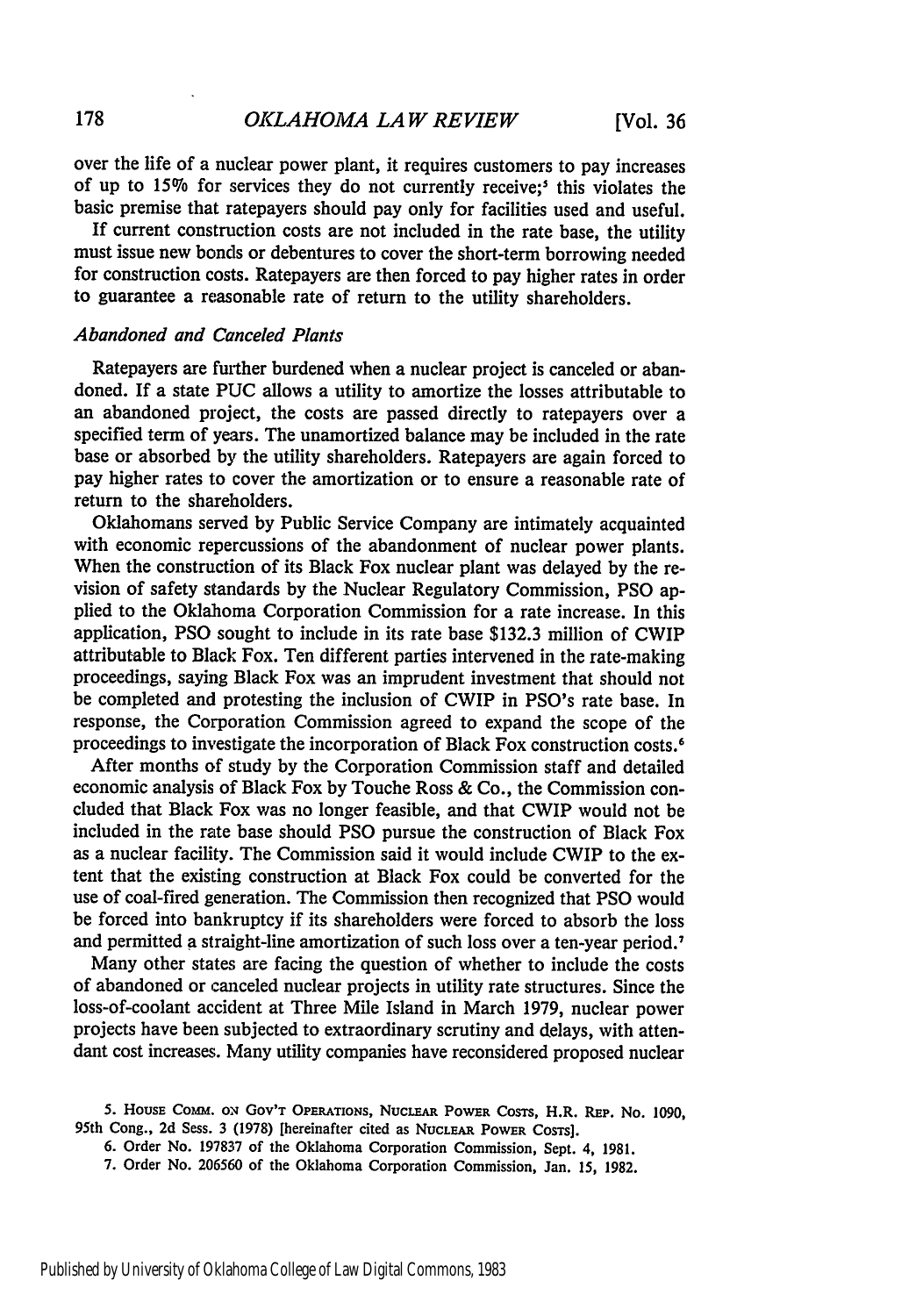# <sup>19831</sup> *NOTES*

projects and found that the costs of minimizing nuclear safety hazards far outweigh any anticipated benefits; these utilities have canceled proposed nuclear projects and abandoned those already under construction. Other utilities have canceled nuclear power projects when state PUCs refused to approve the projects, or when the plant's generating capacity would exceed demand.<sup>8</sup>

**8.** The following twelve examples reflect the conservative attitude assumed **by** many utilities in the wake of Three Mile Island:

**(1)** Northeast Utilities abandoned its proposed nuclear generating station at Montague Plains, Mass., after determining the plant would not be required to meet demands for electricity during the time frame for which it was planned. Northeast Utilities plans to apply to the Massachusetts **PUC** for recovery of \$29 million in costs directly associated with the nuclear project. *Montague Nuclear Project Is Canceled,* **PuB.** Uma. **FORT.,** Jan. **29, 1981,** at 43.

(2) Louisiana Power **&** Light Company canceled its St. Rosalie nuclear generator project after investing **\$13.6** million. An administrative judge for the Federal Energy Regulatory Commission (FERC) allowed the utility to amortize these costs over a five-year period, but excluded the unamortized balance from the rate base, saying the burden of the carrying charges would be lessened **by** quick recovery and the costs of electrical service would be credited with the benefit of tax deductions taken on the loss. Massela, *Recouping Abandoned Construction Losses,* **PUB. UTIL.** FORT., Feb. 26, 1981, at 60 [hereinafter cited as Massela].

(3) Virginia Electric & Power Company abandoned its Surry Nuclear Project, and a FERC administrative judge permitted amortization of the loss over a ten-year period. The unamortized balance was not included in the rate base. This treatment was approved by PUCs in Virginia and North Carolina. Massela, *supra,* at 62.

(4) Southern California Edison abandoned its Huntington Beach and Vidal nuclear plants. The California PUC allowed the utility to amortize the losses associated with the Huntington Beach plant, but refused to incorporate the Vidal losses because the utility had not proven the prudence of the write-off. Massela, *supra,* at 61.

(5) Northern States Power Company sustained a \$103.3 million loss when it canceled its Tyrone Energy Park nuclear project after the Wisconsin **PUC** refused to issue a certificate of need for the plant. A FERC administrative judge determined that \$75 million in costs were to be borne by the co-owner utilities and allowed amortization over a variable period, targeted at ten years. Massela, *supra,* at 62. North Dakota's **PUC** decided that ratepayers should not be directly charged with any of the cancellation costs attributable to the North Dakota utility's participation in the Tyrone project. Annual Report, 1981 A.B.A. SEC. PUB. UTILITY L. REP. 107.

(6) Arizona Public Service Company canceled its Palo Verde nuclear plant and sought to incorporate the loss in its rate structure. The Arizona Corporation Commission excluded all of the costs for four reasons: first, Public Service failed to prove the prudence of its investment in Palo Verde; second, the expense was unusual and nonrecurring; third, shareholders should bear the loss since construction planning is a management function; and fourth, it was inappropriate to burden Arizona ratepayers with expenses triggered by conditions in California, which made the continuing participation of California utilities in the project uncertain. Massela, *supra,* at 62.

(7) San Diego Gas & Electric Company sustained a **\$90** million loss when it suspended work on its Sundesert nuclear plant. The California **PUC** divided this loss into site-related and nonsite-related costs. The site-related costs were included in the rate base because the utility reserved the site for future use. The nonsite-related costs were given a five-year amortization period without rate base treatment. San Diego Gas & Elec. Co., PuB. UTIL. REP. (PUR) 4th 435 (1979).

(8) The Carolina Power & Light Company incurred a loss of \$7 million when it canceled its South River nuclear plant because of diminished demand forecasts. North Carolina's **PUC** allowed both a five-year amortization and rate base treatment of the unamortized balance. This decision passed the entire cost directly to ratepayers. Massela, *supra,* at 63.

(9) Wisconsin Electric & Power Company canceled its Haver nuclear plant and requested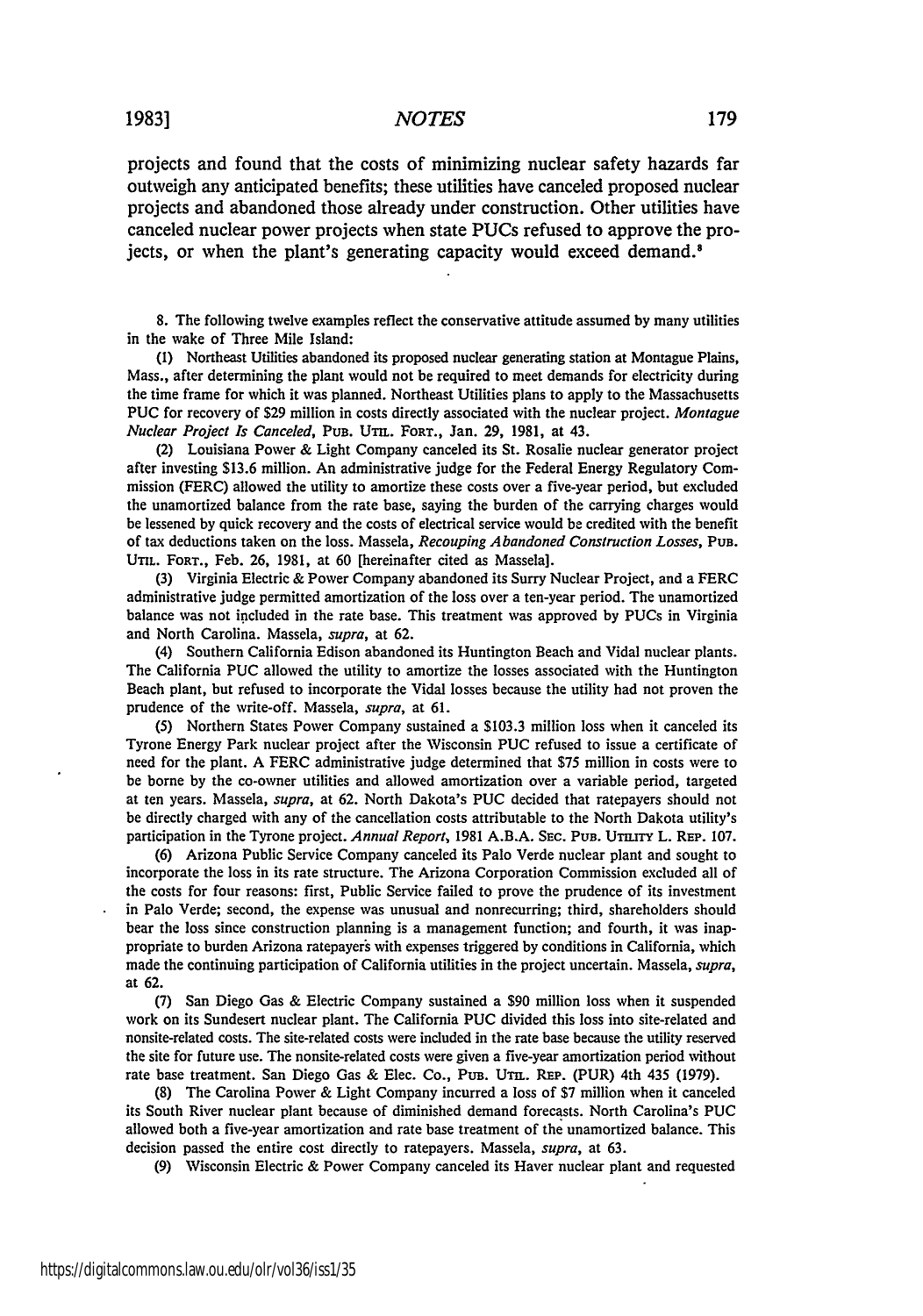Allocation of costs between shareholders and ratepayers affects only the time at which ratepayers are burdened. The most effective ways to protect ratepayers from unnecessary rate increases are to reduce the costs of constructing nuclear plants and to prevent utilities from investing in nuclear projects that will never produce any electricity.

#### Construction Costs

# *Capital Outlays*

Capital costs for nuclear power plants have risen three times as fast as the rate of inflation and one and one-half times as fast as the costs of coal-fired generators.9 These costs rose 142% between **1971** and **1978,10** and cost escalations will probably intensify as a result of the Three Mile Island accident." Much of the increased cost of nuclear plant construction is attributable to design changes needed to comply with stricter statutory and regulatory requirements.<sup>12</sup> As each new requirement is imposed, the utility must stop construction and revise its designs to conform to the new standards. **If** the delays are imposed after design engineering commences, the additional costs for the nuclear unit may exceed \$100 million per year of delay.<sup>13</sup>

Although inflation accounts for part of the cost increases resulting from construction delays, serious errors in cost estimates account for a great deal

rate base treatment of the plant costs. The Wisconsin PUC established alternative treatment of the costs, based on future use of the plant site. If the utility renews its plans to build a generating plant, the costs will be amortized over a three-year period without rate base treatment of the balance. If the construction site is completely abandoned, however, the costs will be amortized over a three-year period with rate base treatment of the balance. Massela, *supra,* at 63.

<sup>(10)</sup> Public Service Electric & Gas Company incurred a \$319 million loss when it abandoned its Atlantic Generating Station project, which was aimed at locating floating nuclear power plants off the coast of New Jersey. The New Jersey Board of Public Utilities allowed a twenty-year amorization without rate base treatment of only \$174.5 million. *Annual Report,* 1981 A.B.A. **SEC. PUB.** UTm. L. **REP. 133.**

**<sup>(11)</sup>** Wisconsin Public Service Corporation lost \$1.2 million in precertification expenses when the Koskonong Nuclear Plant was abandoned. The Wisconsin Public Service Commission required the utility to write off the sum as an extraordinary property loss, although it found the expenditures prudent. The Circuit Court of Brown County, Wis., reversed the ruling as inconsistent with the Commission's finding and remanded for further consideration. *Annual Report,* 1981 A.B.A. SEC. **PUB. UTIL.** L. REP. 132.

<sup>(12)</sup> Cleveland Electric Illuminating Company sustained a \$56.4 million loss when it terminated four nuclear power plants. The Ohio **PUC** allowed the utility to amortize the entire loss over a ten-year period. The Supreme Court of Ohio reversed the ruling because the investment never provided any service to the ratepayers. Office of Consumers' Counsel v. Public Util. Comm'n, 67 Ohio St. 2d 153, 423 N.E.2d 820 (1981).

*<sup>9.</sup> Nuclear Economics* Part V71. Oversight *Hearings* Before the Subcomm. on Energy and the Environment of the House Comm. on Interior *&* Insular Affairs, 96th Cong., 1st Sess. 246, 247 (1979) (statement of Charles Komanoff) [hereinafter cited as Nuclear Economics Hearings].

<sup>10.</sup> *Id.* at 265.

*<sup>11.</sup> Id.* at 246.

<sup>12.</sup> *Id.* at 657-58 (statement of Leonard F.C. Reichle).

**<sup>13.</sup>** *Id.* at **63** (statement of William W. Brandfon).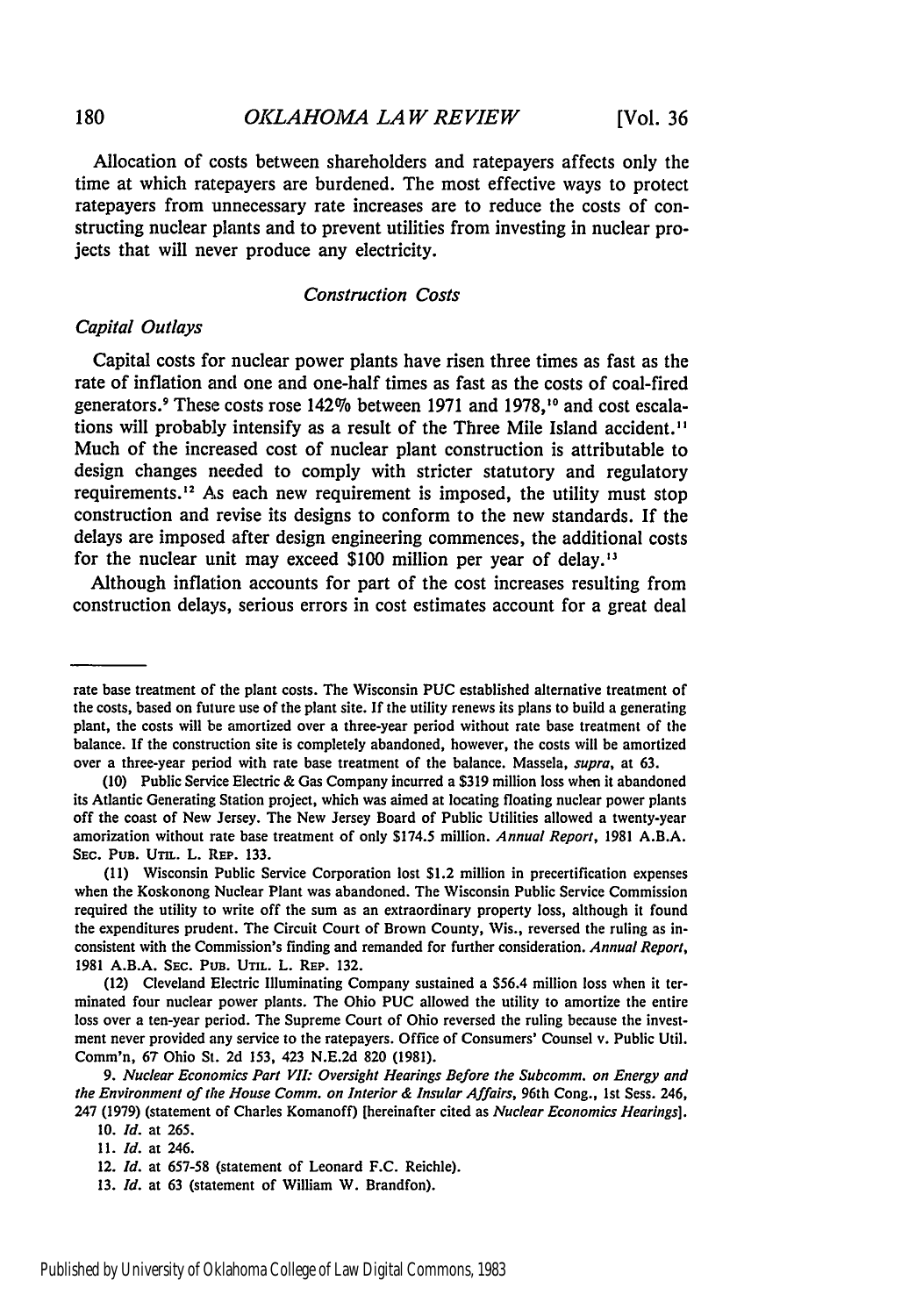of the apparent cost increase. Cost overruns of 100% and more are common in the construction of nuclear plants. The House Committee on Government Operations has reported overruns ranging from 175% to 265%.<sup>14</sup>

Errors are inherent in the methods typically used by utilities to project costs. The usual method is to specify plant design characteristics, estimate the amount and cost of labor and materials needed to meet these specifications, then tally the costs. This method is doomed to fail because of the impossibility of predicting the safety standards that will be imposed that affect plant design requirements.<sup>15</sup>

Even periodic revision of cost estimates has failed to predict construction costs accurately. During the licensing and construction of its Seabrook Station nuclear plant, Public Service Company of New Hampshire (PSCO) made the following cost estimates: \$1.2 billion original estimate in 1972; \$1.6 billion in 1974; \$2.2 billion in 1976; and \$2.6 billion in 1977.16

#### *Dual Regulation*

Some of the delays that contribute to increased construction costs are a result of the lengthy procedure for acquiring a construction permit for a nuclear facility. The licensing process is controlled by the federal government and is designed to test every one of the proposed plant's safety features and environmental safeguards.

The federal government originally retained exclusive authority over the development and use of nuclear energy in order to control its use for weapons. Later, however, Congress passed the Atomic Energy Act of 1954, which recognized the role of private business in the development of peaceful uses for nuclear power.<sup>17</sup> In its 1959 amendments to the Atomic Energy Act, Congress sought to define the respective roles of the states and the federal government regarding nuclear power. These amendments included procedures whereby the Atomic Energy Commission, the federal agency responsible for regulating nuclear power, could share with the states its authority to regulate use of fissionable materials.<sup>18</sup>

Section 271 of the Atomic Energy Act expressly preserves the right of states to regulate the rates charged for electricity produced at a nuclear facility.<sup>19</sup> Another section preserves the states' right to participate in site selection for purposes other than protection against radiation hazards.<sup>20</sup> States' powers under

<sup>14.</sup> NucEAxR POWER CosTs, *supra* note **5,** at **31.** The report showed cost overruns of 267% for the Boston Edison Company plant, **178%** for the Omaha Power District Plant, and 175% for the Vermont Yankee plant. Other statistics show overruns of 210% for the Florida Power Company plant, *id.* at 41, and 194% for the Connecticut Yankee nuclear plant, *id.* at 99 (dissent).

*<sup>15.</sup> Nuclear Economics Hearings, supra* note 9, at 249 (statement of Charles Komanoff). 16. D. STEVER, JR., SEABROOK AND THE NUCLEAR REGULATORY COMMISSION 113-14 (1980)

<sup>[</sup>hereinafter cited as STEVER]. 17. 42 **U.S.C.** §§ 2011-2284 (1980).

**<sup>18.</sup>** *Id. §* 2021.

<sup>19.</sup> *Id. §* **2018.**

<sup>20.</sup> *Id.* § 2021(k), which reads: "Nothing in this section shall be construed to affect the authority of any state or local agency to regulate activities for purposes other than protection against radiation hazards."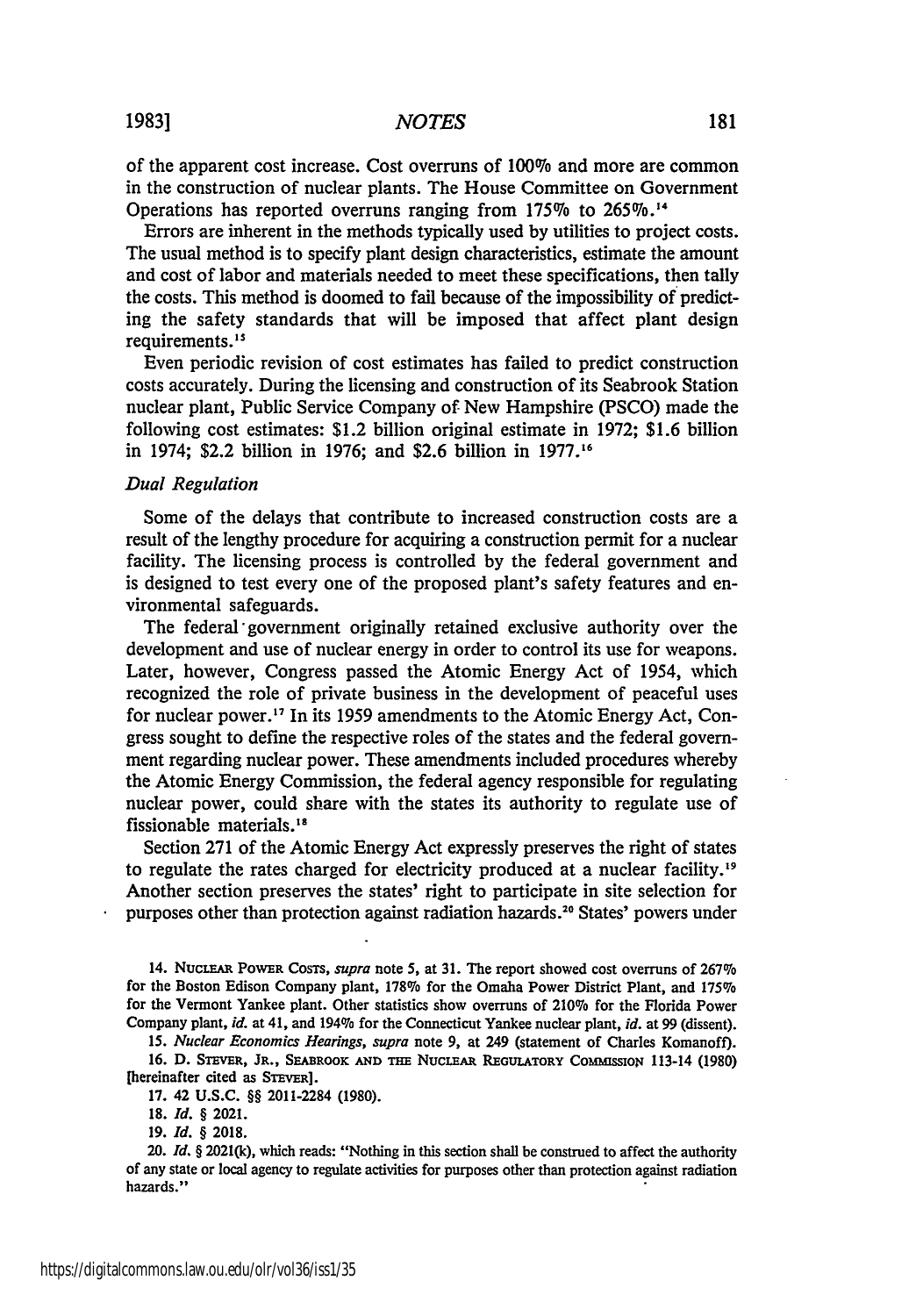this section to determine locations for nuclear reactors extend to matters such as zoning and local interests. States may also exert control over some matters that involve safety considerations in addition to radiation hazards, such as location of active geological fault zones.<sup>21</sup>

This presumably leaves to the state the threshold decision of whether to permit the development and construction of nuclear power plants within the state. This premise is questionable, however, in light of the holding in *Pacific Legal Foundation v. State Energy Resources Conservation & Development Comm'n*<sup>22</sup> where plaintiffs challenged three sections of the California Public Resources Code<sup>23</sup> that imposed restrictions upon the certification of nuclear power plants. These statutes forbade the licensing of such plants until such time as the State Energy Commission found that the authorized federal agency had approved a technology for disposal of high-level nuclear wastes. Since the Energy Commission found that the requisite findings on nuclear waste disposal could not be made, these statutes effectively prevented the licensing of any nuclear power plant in California. <sup>2</sup><sup>4</sup>

The statutes challenged were purportedly enacted for the economic purpose of ensuring that Californians would not have to bear the financial risk of funding a nuclear power plant that may later be shut down because of inadequate permanent waste disposal facilities.<sup>25</sup> The court, however, found that protection from radiation hazard was the true basis for the statutes, which were impliedly preempted in favor of section 2021(c) of the Atomic Energy Act. $26$ 

Even more disturbing than the finding of preemption under the particular facts is the court's implication that *any* restrictions upon the licensing of nuclear power plants would be void because they "stand as an obstacle to the accomplishment and execution of the full purposes, and objectives of Congress."<sup>27</sup>

Congress' policy to encourage the development and utilization of nuclear energy would decidedly be frustrated if all **fifty** states had statutes similar to California Public Resources Code § 25524.2.

21. Northern Cal. Ass'n to Preserve Bodega Head & Harbor, Inc. v. Public Util. Comm'n, 61 Cal. 2d 126, 300 P.2d 200, 204, **37** Cal. Rptr. 432 (1964).

22. Pacific Legal Found. v. State Energy Resources Conservation & Dev. Comm'n, 472 F. Supp. 191 (S.D. Cal. 1974).

23. CAL. PUB. RES. CODE §§ 25524.1-25524.3 (West 1977).

24. 472 F. Supp. 191, 196 (S.D. Cal. 1974).

*25. Id.* at 198.

**26.** *Id.* at 199.. 42 U.S.C. § 2021(c) (1976) reserves to the federal government the exclusive authority to regulate "the disposal of such other byproduct, source, or special nuclear material as the [Nuclear Regulatory] Commission determines **by** regulation or order should, because of the hazards **.or** potential hazards thereof, not be so disposed without a license from the Commission."

**27.** 472 F. Supp. 191, **100** (S.D. Cal. 1974), *quoting* Hines v. Davidowitz, 312 U.S. 42 (1941). *Accord,* Northeastern States Power Co. v. State, 320 F. Supp. 172 (D. Minn. 1970), *aff'd 447* F.2d 1143 (8th Cir. 1971), aff'd per curiam, 405 U.S. 1035 (1972). Cf. New York Tel. Co. v. New York Dep't of Labor, 440 U.S. 519 (1979); Marinello v. Shell Oil Co., 511 F.2d **853 (3d** Cir. 1975).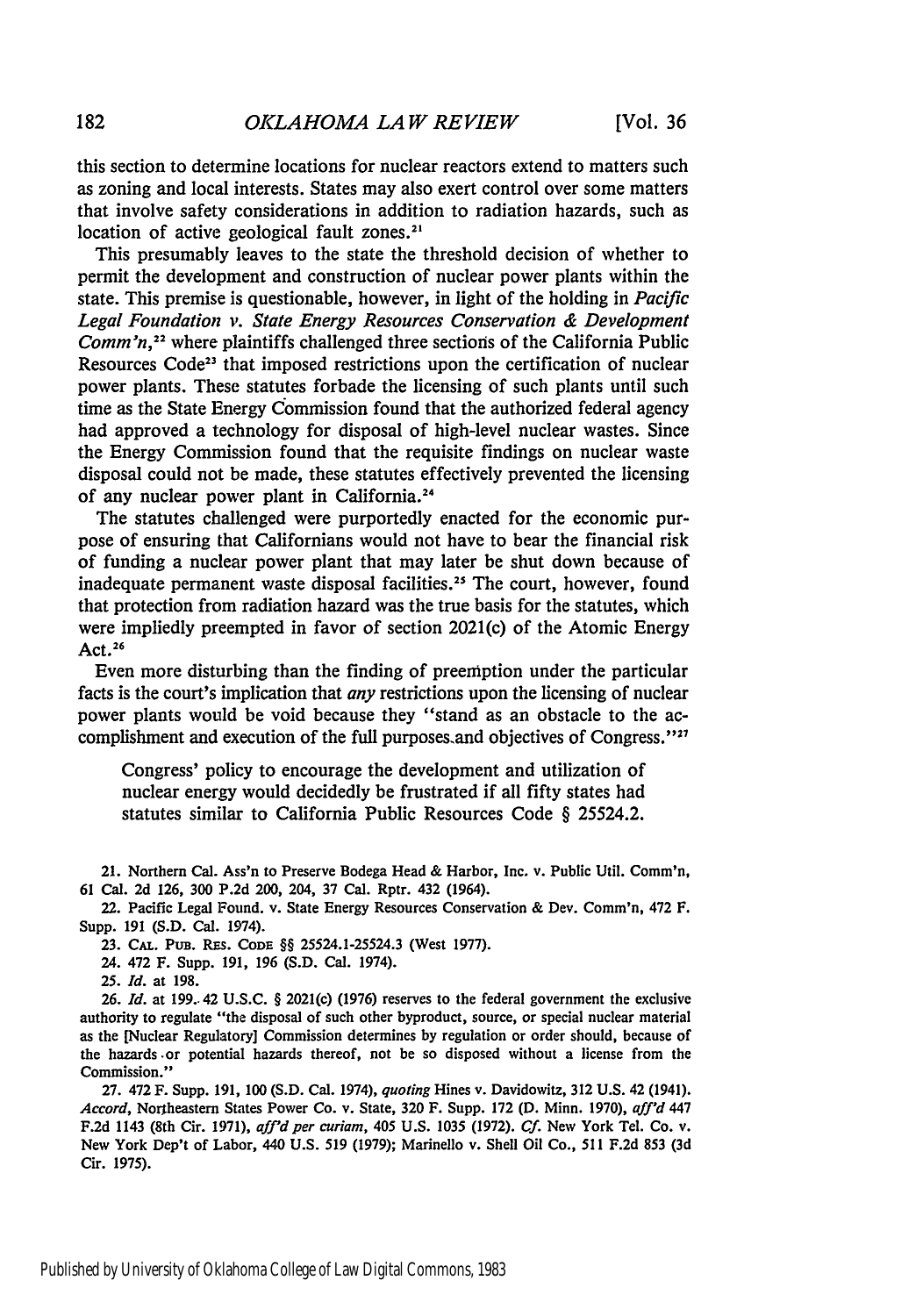## *NOTES*

Although the Atomic Energy Act certainly leaves room for the state to regulate on the subject of nuclear energy within the confines of §§ 2021(k) and 2021(b), *the power to regulate is not necessarily the power to prohibit.* There seems little point in enacting an Atomic Energy Act and establishing a federal agency to promulgate extensive and pervasive regulations on the subject of construction and operation of nuclear reactors and the disposal of nuclear waste if it is within the prerogative of the states to outlaw the use of atomic energy within their borders. <sup>28</sup>

If the court is correct in assuming that states have no authority to prevent the development and construction of nuclear plants, PUCs must inevitably cope with the costs of such construction.

The federal Nuclear Regulatory Commission (NRC) exercises almost absolute control over all phases of nuclear power plant operation, from site selection to final decommissioning. Utilities must obtain a construction permit from the NRC prior to building a nuclear power plant and an operating license before the plant can be used. The Atomic Energy Act specifically provides that the NRC shall retain control over the construction and operation of nuclear power production facilities.<sup>29</sup> The NRC may also revoke any license it has granted if the holder of such license has digressed from the standards established in construction and operating permits, or has violated any other regulation of the NRC.<sup>30</sup> The NRC may even permit a nuclear facility to continue operating after its license has been revoked.<sup>31</sup>

Although utilities and state regulatory agencies may participate in the selection of sites for nuclear power plants, their influence is limited. The ultimate decision as to reactor siting is controlled by the NRC under its reactor site  $c$ riteria.<sup>32</sup> These criteria are based on factors relevant to the safe operation of nuclear reactors, and include such factors as engineering characteristics of the proposed plant in relation to its site, and meteorological conditions at the site.<sup>33</sup>

Thus, state regulation is confined to the generation, sale, or transmission of electric power produced by nuclear plants while the NRC controls the cost of construction, which is a major factor in rate-setting.

Dual control of nuclear facilities is an important influence on the ultimate cost to consumers. The problem arises from the conflicting goals of each regulatory authority. The NRC emphasizes safe operation, while state PUCs emphasize the benefit/cost of power production. While the NRC's task is

28. 472 F. Supp. 191, 200 (S.D. Cal. 1974) (emphasis added).

**30.** *Id.* § 2236(a).

**31.** *Id.* § **2238.** This statute allows the NRC to take possession of and operate any facility whose license has been revoked, but only for such period of time as the public convenience and necessity or the production program of the NRC requires it, or until a new license becomes effective.

**32. 10** C.F.R. § **100 (1981). 33.** *Id. §* **100.10.**

**<sup>29.</sup>** 42 **U.S.C.** § 2021(c) **(1973).**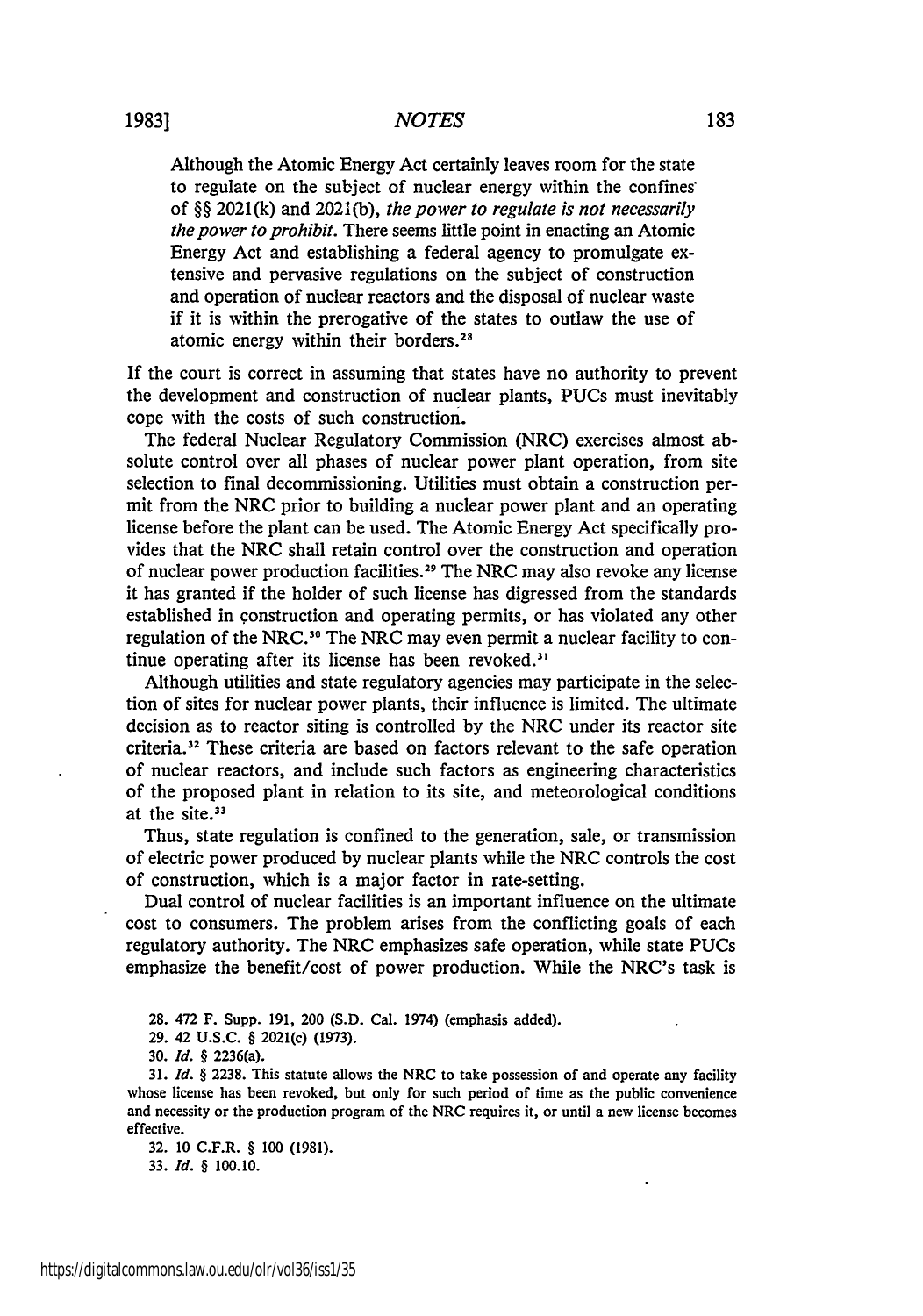technically complex, it has the single goal of safe operation. State PUCs must resolve the conflicting goals of minimizing costs to ratepayers, ensuring an adequate supply of electrical power, and allowing utilities to make a fair profit.

# *Construction Licensing Process*

The NRC, with its safety orientation, requires a lengthy licensing process designed to test every one of the proposed plant's safety features and environmental safeguards. The NRC requires that a utility obtain a construction permit before building a nuclear reactor, and an operating license before obtaining fissionable fuels after the plant is completed. The procedure for obtaining a permit to construct requires much more time and money because it involves issues such as environmental impact, siting, and reactor design features. From **1971** to 1975 a typical uncontested permit proceeding took four months, and a contested proceeding took nine months.<sup>34</sup> The evaluations required for construction permits are becoming increasingly complex, especially since Three Mile Island.

Prior to formal application for a construction permit, a utility normally incurs great expense in studying, locating, and purchasing a site, acquiring state and local permits, preparing cost estimates, and organizing a funding program for the project. The utility then begins a series of informal discussions with the NRC to determine if the application is complete.<sup>35</sup> The completed application includes a preliminary safety analysis report,<sup>36</sup> an environmental report,<sup>37</sup> and information regarding antitrust matters.<sup>38</sup> If the application is deemed complete, a formal tender is made to the "NRC. The tendered application now requires six to eight *years* for processing the final approval.

The application is thoroughly reviewed by the NRC staff, whose evaluations become a part of it. The staff evaluation alone may take months because of inadequate staffing, schedule conflicts, and overbroad, outdated rules.<sup>39</sup> After incorporating the staff evaluation, the NRC publishes notices of the application and makes it available for review by any interested parties."0 The NRC staff then prepares a draft environmental impact statement and circulates it for comment."' After the comments are received, the impact statement is revised to incorporate them and a final impact statement is filed.<sup>42</sup>

The adjudicatory process starts at this point. Intervention by third parties is common, and hearings may continue for months. Afterward, the NRC's

**38.** *Id.* § 50.33(a).

**39.** *NRC Seeks Streamlined Licensing Process,* PuB. Urn. FORT., Mar. **26, 1981,** at **37.** 40. 10 C.F.R. § 51.50(a) (1981).

41. *Id.* §§ 51.22-51.25. The draft is sent to the Environmental Protection Agency, federal agencies having special jurisdiction regarding environmental standards, state agencies having jurisdiction over environmental matters, and national and local environmental organization. The NRC must also publish notice of hearings in the *Federal Register* and in local newspapers.

42. **10** C.F.R. § 51.26 (1981).

<sup>34.</sup> **NucIEAR** PowER CosTs, *supra* note **5,** at 43.

*<sup>35.</sup>* 10 C.F.R. § 2.101 **(1981).**

**<sup>36.</sup>** *Id.* § 50.34(a).

<sup>37.</sup> *Id.* § 50.30(f).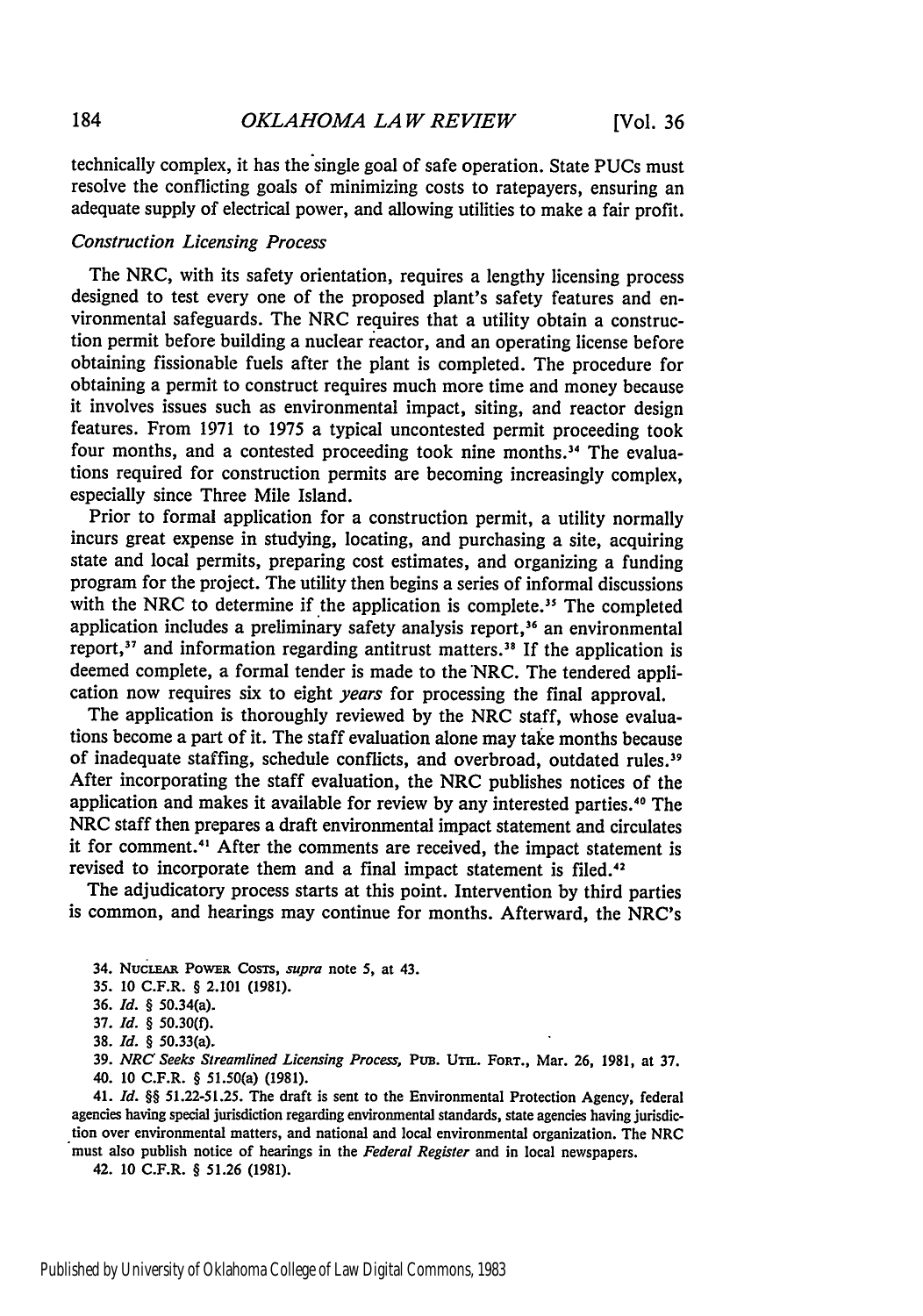three-member Atomic Safety and Licensing Board issues its findings and approves or disapproves the application.43 The decision may be appealed within the NRC to the Atomic Safety and Licensing Appeal Board,<sup>44</sup> and then to the Commission en banc.<sup>45</sup>

While this procedure may appear simple, the large number of intervenors and the highly emotional issues involved usually assure an extended period of hearings and appeals. The Seabrook Station plant in New Hampshire provides a recent example of the time period involved.<sup>46</sup> In February 1972, PSCO applied for a site certificate from the New Hampshire PUC. In March 1973, PSCO applied to the NRC for a construction permit. The.NRC filed its final environmental impact statement in December 1974, and formal hearings began in April 1975; the hearings lasted into November 1975. Additional hearings on safety-related issues were held in February and March 1976. In June 1976, the Atomic Safety and Licensing Board issued a construction permit.

Construction, however, was retarded by a series of 27 appeals, lasting from May 1975 to September 1979. The permit was repeatedly stayed and reinstated during this time, with the final reinstatement effective in July 1978—twentyfive months after the original construction permit was issued.

#### *Imprudent Investments*

Congress apparently perceived a link between the financial capability of a utility and the safe operation of a nuclear power plant when it passed the Atomic Energy Act. The Act suggests that the Atomic Energy Commission (now NRC) develop standards of financial ability for applicants. The Act, however, imposes only the vague requirement that the applicant be equipped to observe safety standards.<sup>47</sup> The requirements imposed by the Code of Federal Regulations address the need for liability insurance and indemnification.<sup>48</sup>

The Atomic Energy Act and the Code of Federal Regulations leave to the state the problem of abandonment of nuclear facilities by utilities that suffer financial crises. While this problem is properly delegated to state PUCs, Congress has failed to recognize that the same financial crises may erode the utility's ability to operate the plant safely.

The only financial data the NRC requires in an application is "information sufficient to demonstrate to the Commission the financial qualification of the applicant to carry out . . . the activities for which the permit or license is sought."<sup>49</sup> The applicant for a construction permit must show that it possesses funds necessary to cover estimated construction costs and related fuel cycle costs or that it has a "reasonable assurance" of obtaining such funds, or a combination of the two.<sup>50</sup> The extraordinarily high capital cost of building

43. *Id.* § 2.721. 44. *Id.* § 2.785. *45. Id.* § 2.786. 46. STEVER, *supra* note 16, apps. II, IV. 47. 42 U.S.C. § 2133(b)(2) (1973). 48. **10** C.F.R. § 140 (1981). 49. *Id.* § 50.33(f). *50. Id.*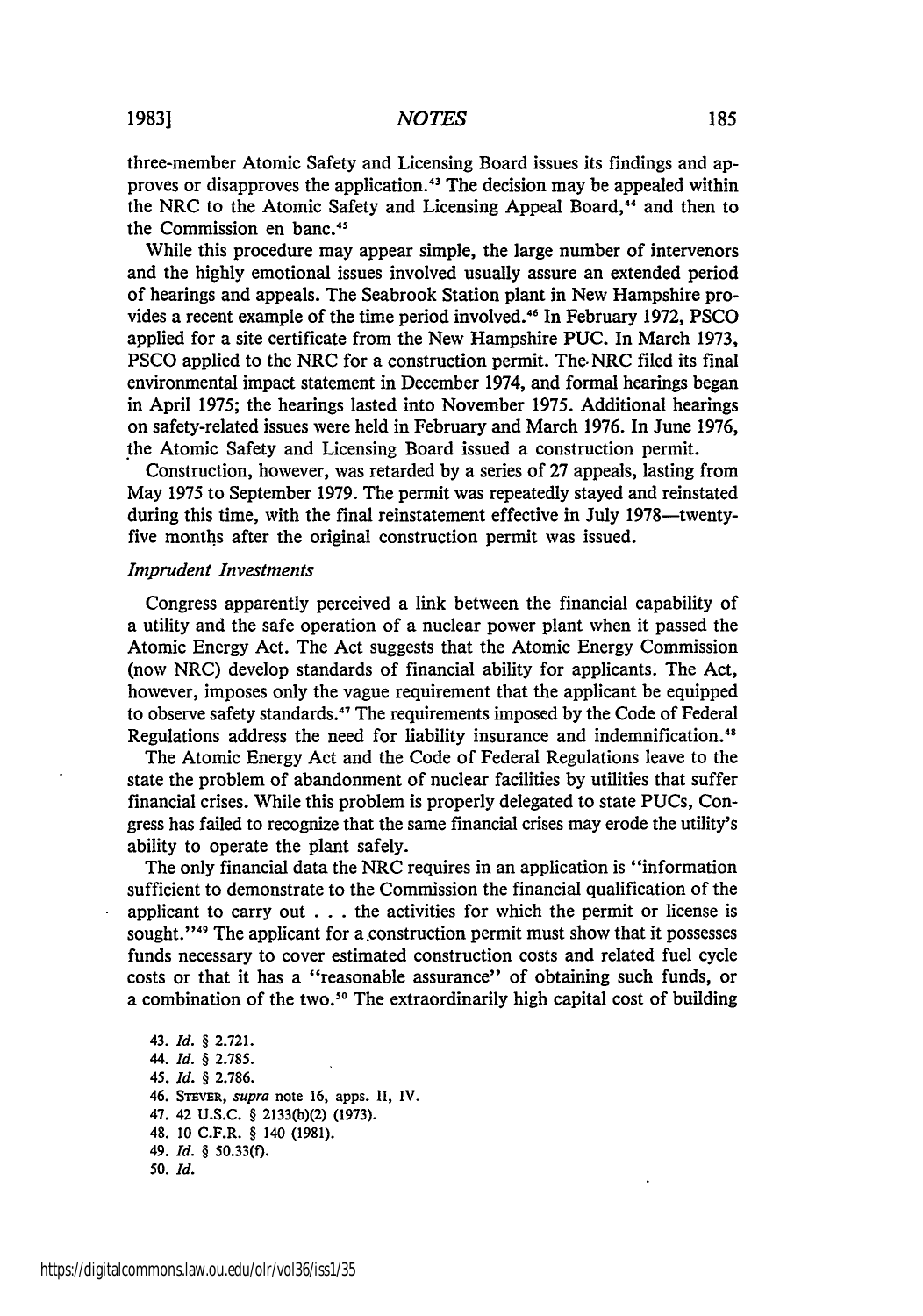a nuclear power plant prevents most utilities from constructing on a cash basis, so the term "reasonable assurance" is critical in assessing the financial capability of the applicant. The NRC has refused to further define "reasonable assurance"; however, the Atomic Safety and Licensing Appeal Board has said that "certainty need not be shown, and all contingencies need not be foreseen."<sup>51</sup> The NRC also refused to particularize financial requirements, saying the complexities involved in estimating the costs of nuclear projects prevent the applicant from providing more than a reasonable assurance that it can provide funding.<sup>52</sup>

A utility frequently finds that it is unable to fund a nuclear project according to its original plan when participants withdraw or reduce their level of investment. The utility then has several choices:

(1) it can apply for rate increases and the inclusion of CWIP in its current rate base;

(2) it can issue new bonds or debentures to cover short-term borrowing needed for current expenditures;

(3) it can suspend work until funding is assured; or

(4) it can abandon the project. Each of these will ultimately increase the ratepayers' burden.

Inclusion of CWIP in the rate base forces consumers to pay now for services to be rendered in the future. If new bonds are issued, ratepayers are forced to pay higher rates in order to guarantee a reasonable rate of return to the utility shareholders. If construction is delayed, the ratepayers will ultimately pay the escalated costs of completion by one of the two preceding methods. Finally, if the project is abandoned, ratepayers will pay, either through amortization of the loss or increased rates, to guarantee a reasonable return when the utility is forced to issue new stock or sell new bonds to finance the loss.

## *Solutions*

#### *Reducing Construction Costs*

One obvious way to protect ratepayers from excessive burdens is to stabilize and reduce the costs of construction. Materials and labor are subject to the market pressures that affect the costs of any type of construction and are not susceptible to reduction by regulation. Costs can be reduced by the use of generic reactors that have already been tested and approved by the NRC. The use of generic plant designs would reduce costs even further.

The use of generic designs would also facilitate the development of realistic cost estimates, which will allow utilities to devise adequate funding programs

51. Public Serv. Co. of New Hampshire (Seabrook Station Units 1 and 2), 7 N.R.C. 33, 79 (1977). The Appeals Board appeared to base its assessment of the applicant's financial capability on the fact that the project had already been approved by the state PUC, which would presumably allow rate increases sufficient to maintain the applicant's financial stability.

52. Public Serv. Co. of New Hampshire (Seabrook Station Units **I** and 2), 7 N.R.C. 1, 19 **(1978).**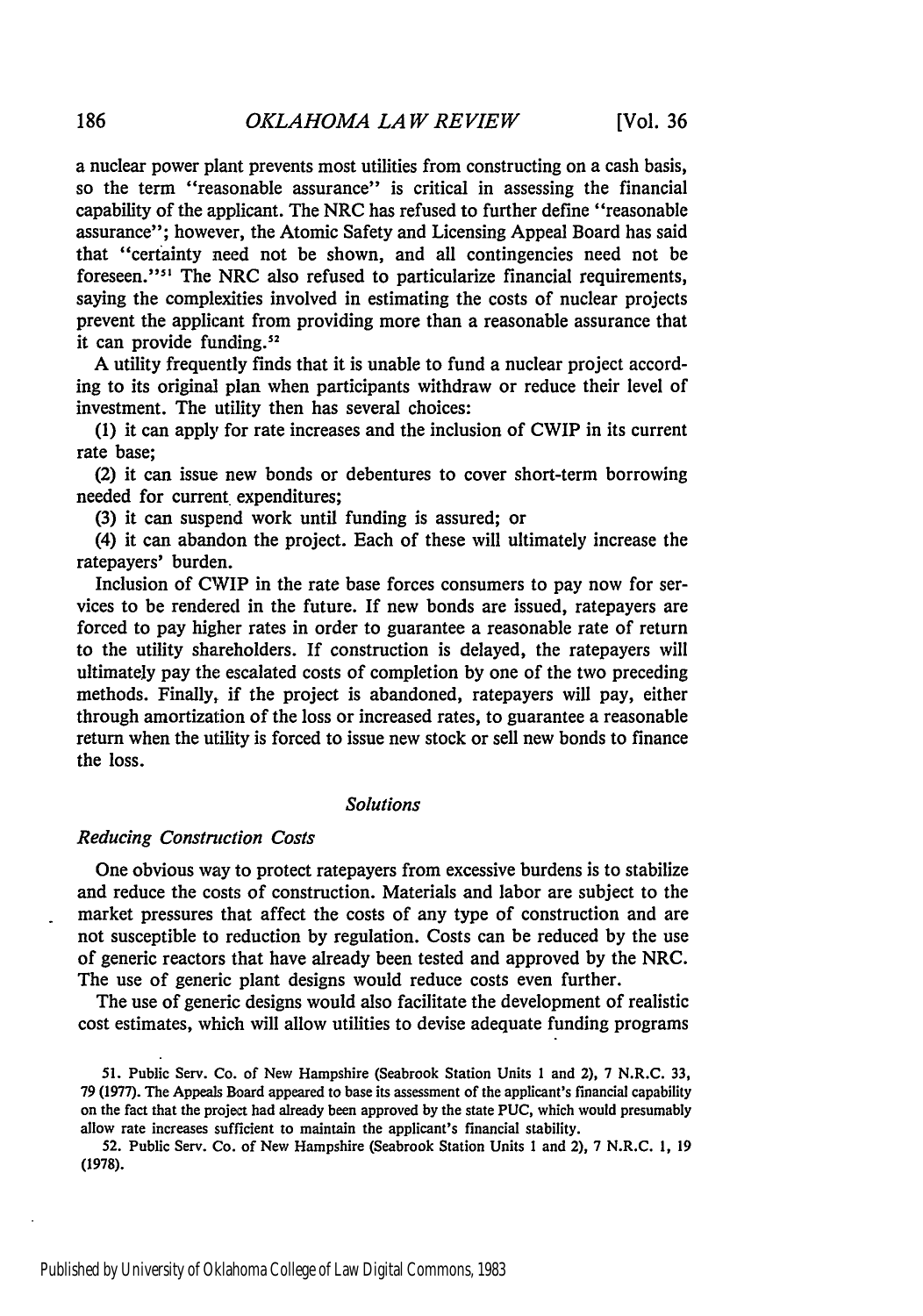#### *NOTES*

and prevent unexpected cost increases. The NRC, which has ready access to almost all available information about nuclear reactor costs, should participate in the development of firm criteria for estimating construction costs.

#### *Reducing Licensing Costs*

Another way to reduce costs is to shorten the time required for processing construction permit applications. Delays in issuing permits cost ratepayers an estimated \$2.7 billion to \$3.6 billion through **1982. <sup>5</sup> <sup>1</sup>**The NRC has recognized the high cost of delay, and is currently organizing a "recovery plan" to speed up staff review of applications. A number of alternatives could help streamline the licensing process. One is to delegate some of the functions now vested in the NRC to state conservation and regulatory agencies. This suggestion recognizes that local groups are ordinarily well-equipped to evaluate such items as local ecology, aesthetic standards, energy needs, and the financial capability of applicants. Its weakness lies in the fact that narrow geographical interests may fail to consider regional and national needs for energy facilities.<sup>54</sup>

Some delays are caused by conflicts between the federal regulatory agencies that participate, either as advisers or as intervenors, in the licensing process. Some of these conflicts could be eliminated by using a licensing coordination office. This office could establish time-tables, coordinate the efforts of regulatory agencies, and generally ensure that applications are not caught in an agency bottleneck." A coordinating office would be useful in acquiring and evaluating data from state regulatory agencies, should states ever be authorized to participate in the licensing process.

Reforms suggested by the NRC would alter its rules of procedure rather than make fundamental changes in its function or structure. The proposed changes could limit the decision-making time for most applications to eight months. These changes include eliminating the right to discovery against the NRC staff, allowing the licensing board to rule upon motions orally, and allowing the applicant to file a reply to another party's submissions. The proposed rules would also place a time limit on discovery. Because all of these changes would reduce participation by third parties, the NRC would allow intervenors to file motions at any time.<sup>56</sup>

The House Appropriations Committee supplied additional inipetus for the NRC reforms in its Supplemental Appropriations and Rescission Bill for fiscal 1981.<sup>57</sup> The Committee approved three policy amendments designed to speed up licensing. Under these directives, the NRC may not spend any of its funds on license hearings that consider the need for power, site conflicts, the applicant's financial qualifications, or alternative energy sources. Second, intervention would be permitted only when the intervenor has "legally defensible"

 $\lambda$ 

**57.** H.R. 3400, 97th Cong., **1st** Sess. **(1981).**

**<sup>53.</sup>** *NRC* Seeks *Streamlined Licensing Process,* PUB. Umr. **FORT.,** Mar. **26, 1981,** at **37.**

<sup>54.</sup> Doub, *Federal Energy Regulation-Toward a Better Way,* **60 A.B.A.J. 920, 922** (1974). *55. Id.* at **921.**

**<sup>56.</sup>** *NRC Backs Expedited Procedures for Nuclear Plants,* **PUB. UTIL. FORT.,** Apr. **9, 1981,** at 42.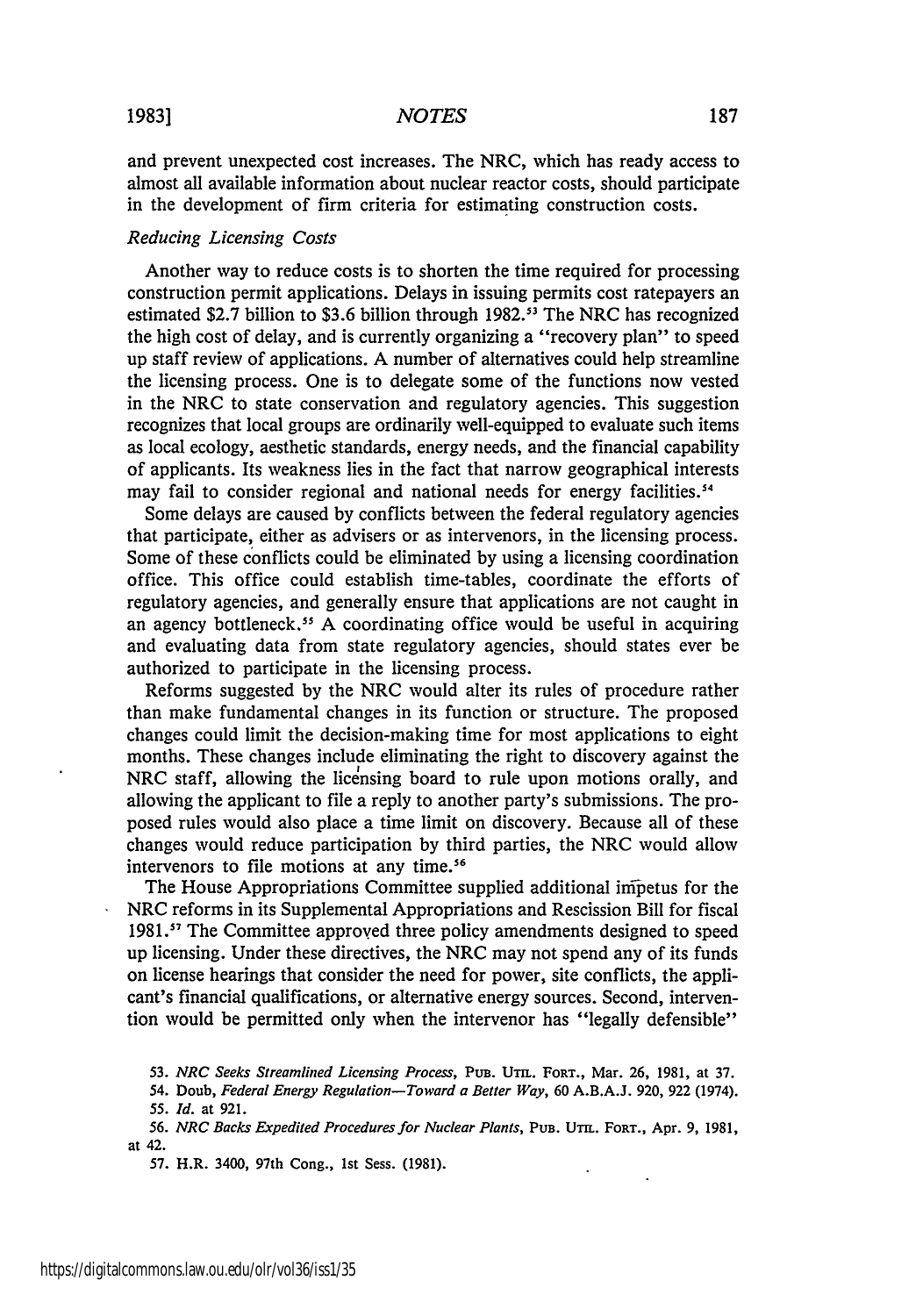proof of his claims. Finally, only parties directly affected by the construction or operation of a specific nuclear power plant may intervene.<sup>58</sup>

#### *Preventing Imprudent Investments*

All of these proposed measures may operate to reduce the costs of nuclear plant construction. They do nothing, however, to reduce the precertification costs of construction. In capital-intensive projects like nuclear plants, huge amounts of money can be spent in site preparation before the state **PUC** acquires jurisdiction. Precertification costs can be so high as to nullify the state's power to prevent wasteful investments at ratepayers' expense. The most effective safeguard against wasteful investments is the certificate of need required in many states to construct a generating plant. While this device has the advantage of preventing expenditures for construction, it has an important fault: a regulatory agency does not acquire jurisdiction over the proposed construction project until an application for project certification is submitted. Even if certification is denied, the ratepayers will ultimately absorb any preconstruction expenditures.

Another device for controlling capital expenditures for construction is that used in Oklahoma-state certification of security issues.<sup>59</sup> Under Michigan law, which also requires certification of utility security issues,<sup>60</sup> the PUC may inquire into the prudence of the expenditures to be financed from the proceeds. Certification inquiries address the need for the project, loan forecasts, and comparative economics of alternative types of power plants.<sup>6</sup>

This device, like the certificate of need, fails to protect the ratepayer from expenses incurred prior to certification procedures. If it is used in conjunction with the regulatory agency's procedural rules, however, the protection afforded to the consumer is magnified. Before authorizing securities, the regulatory agency should require a thorough analysis of the applicant's financial qualifications, including such questions as: What percentage of the capital for construction will come from the sale of the proposed securities? Does the applicant plan to include CWIP in its rate base? Has the applicant been experiencing any financial difficulties? If so, is it a problem common to the industry as a whole, or is it peculiar to the applicant?<sup>62</sup> Additional rules should establish a firm policy limiting the amount of CWIP which may be included in the rate base and limiting the rate increases attributable to construction.

Wisconsin has adopted a more drastic solution that appears to be a workable compromise between illusory and total control of utility expenditures.<sup>63</sup> Wiscon-

*58. Nuclear Issues Claim* Congressional *Attention,* **PUB. UTnL.** FORT., May 21, **1981,** at **38.**

*59. See* **17 OKu.A. STAT.** § 184 (1981), which provides that public utilities may not issue securities for "the acquisition of property, the construction, extension of improvement of its facilities, or the improvement of its service.. **."** unless authorized to do so by the Corporation Commission.

**60.** MICH. Comp. LAWS § 406.301 (1980 Supp.).

61. Allison, *Judging the Prudence of Constructing Nuclear Power Plants: A Report to the Oklahoma Corporation Commission, 15* **TULSA** L.J. 262, 286 (1979).

62. **STEVER,** *supra* note 16, at 130.

63. Allison, *Judging the Prudence of Constructing Nuclear Power Plants: A Report to the Oklahoma Corporation Commission,* 15 **TULSA** L.J. 262, 286 (1979).